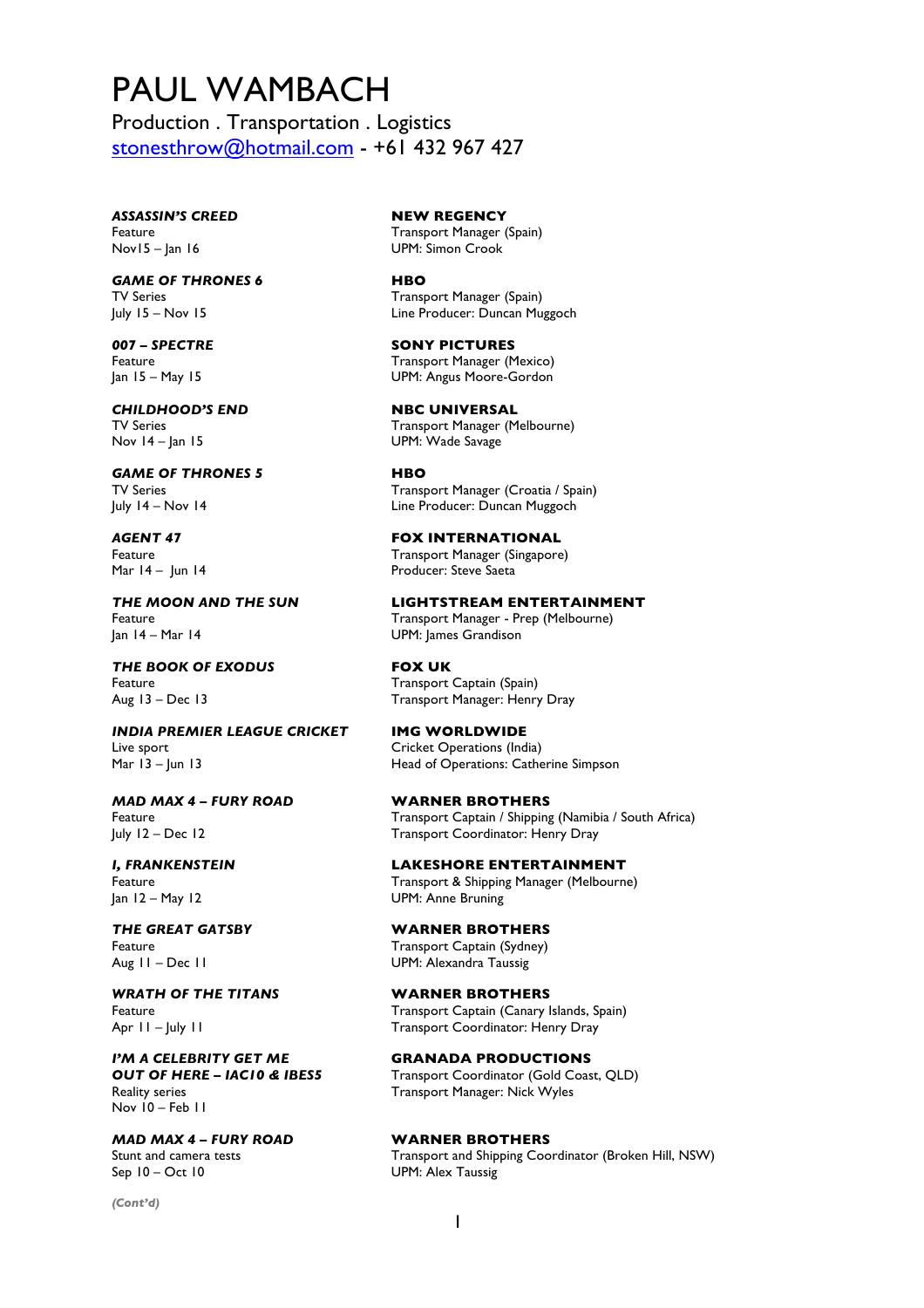*THE KILLER ELITE* **OMNILAB MEDIA**

09 – Oct 09

Sep 06 – Dec 06

Aug 03 1st AD: Mike Gillis

Feature Transport and Shipping Manager (Melbourne) UPM: Dean Hood

**EAT PRAY LOVE SONY PICTURES**<br> **E**eature **Example:** Transport Captain (Ba Feature **Feature 19 Feature 19 Feature 19 Feature 19 Feature 19 Feature 19 Feature 19 Feature 19 Feature 19 Fe**<br> **Fransport Coordinator:** Transport Coordinator: Henry Dray

**DON'T BE AFRAID <b>MIRAMAX FILMS**<br>**OF THE DARK CONSUMITY CONSUMITY Transport and Shipping OF THE DARK** Transport and Shipping Manager (Melbourne)<br>
Feature The UPM: Dean Hood UPM: Dean Hood

*THE PACIFIC* **HBO/TIME WARNER** TV miniseries Shipping Coordinator (Melbourne/Los Angeles) Feb 07 – Oct 08 Transport Coordinator: Henry Dray

**WHERE THE WILD WARNER BROS.**<br>**THINGS ARE WARNER BROS. Driver to Director & Producer** Feature **Producer:** Vince Landay

*ROLL BOUNCE* **FOX SEARCHLIGHT** Feature Production Assistant (Props)<br>
1995 | Jun 05 - Aug 05 | Property Master: Billy Dambr Property Master: Billy Dambra

*THE WEATHER MAN* **PARAMOUNT PICTURES** Feature Feature Production Assistant (Set Dec)<br>Feb 04 – May 04 The Production Set Decorator: Rosemary Branch Set Decorator: Rosemary Brandenburg

*THE LAST RUN* **INDEPENDENT FEATURE** Feature On-Set Production Assistant

**UNITED STATES ARMY**

1995 – 1998 Logistics Coordinator/Paratrooper South Korea, North Carolina, Georgia

- Coordinated high-priority shipments of equipment for US Army bases across the entire Pacific region.
- Winner, All Army Supply Excellence Award, 1997.

## Relevant Education

- **2005 University of Illinois at Chicago** Bachelor of Arts in Photo, Film and Electronic Media
- **1996 US Army Quartermaster School** Automated Logistics Course *Distinguished Honour Graduate*

*(Cont'd)*